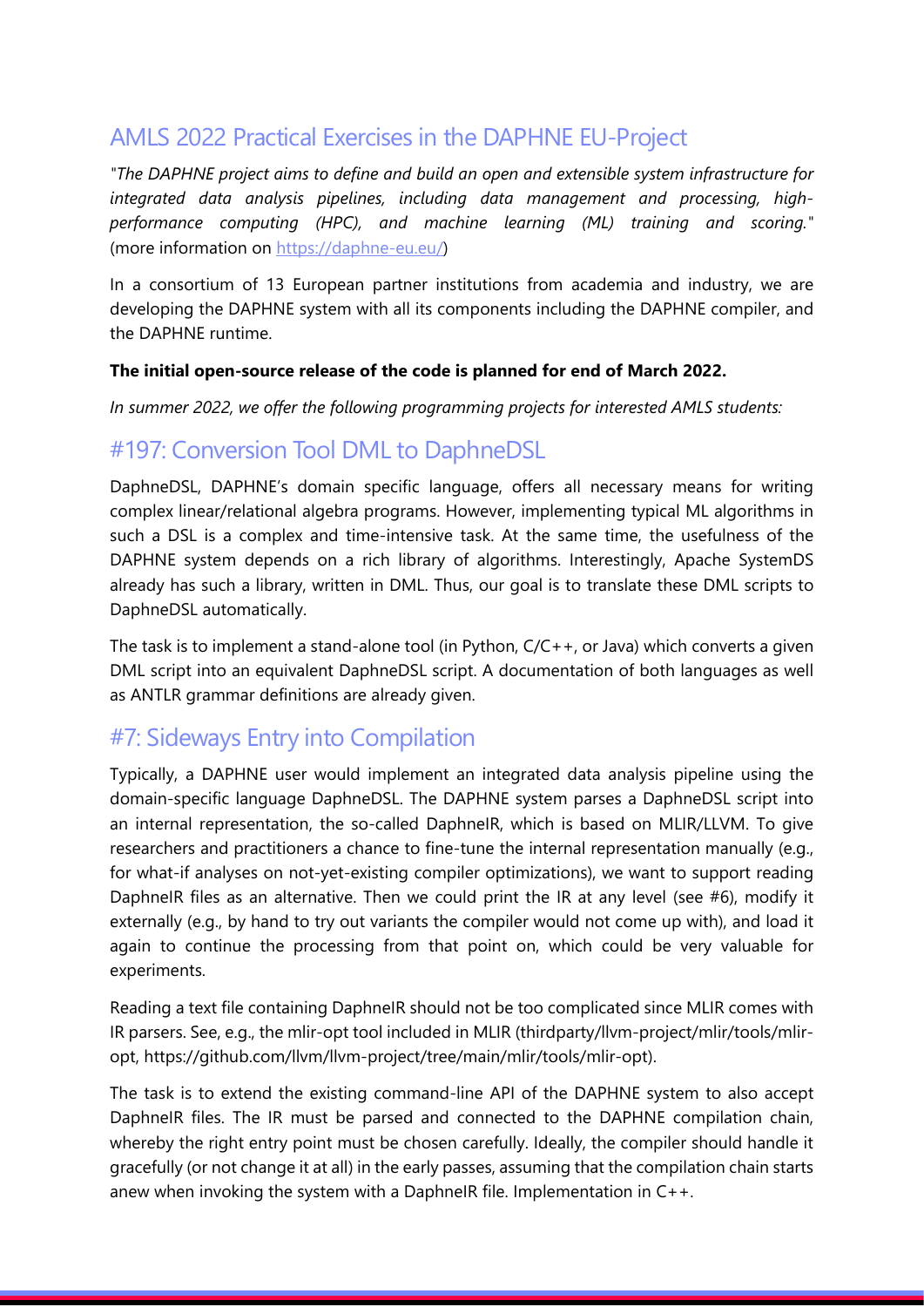

# #42: DaphneIR Operations on Scalars via MLIR std/math Operations

DaphneIR is the MLIR/LLVM-based intermediate representation used by the DAPHNE compiler. Currently, almost every operation is lowered to a call to a pre-compiled C++ kernel. In most cases the overhead of a function call is amortized by processing large chunks of data in each call. However, at the moment, even unary and binary operations on scalars (such as  $+$ ,  $*$ , log(), ...) are lowered to kernel calls. When both operands and, thus, the result are scalars, the overhead of calling a kernel can be avoided by lowering these DaphneIR operations to the corresponding operations from MLIR's std and math dialects.

In fact, an earlier version of the prototype was capable of doing that for a few binary operations. However, for consistency this feature was removed in commit 2bc79f74. It would be great to re-introduce this feature in a systematic way for as many unary/binary functions as possible.

The task is to implement (C++) a compiler pass lowering DaphneIR's EwUnaryOp and EwBinaryOp on scalars to the appropriate operations from the MLIR std and math dialects. From that point, existing lowering passes can be applied to JIT-compile executable code. Special care should be taken to ensure that these MLIR operations yield exactly the same results as our pre-compiled kernels for scalars. The reason is that those scalar kernels are re-used in the elementwise kernels for matrices/frames. Thus, any inconsistent behavior would be counter-intuitive. Note also that this should hold for all supported value types. It shall be possible to turn off the new pass. Then, script-level tests could be used to compare the results with and without this feature.

# #63: Detection of CSV Schema Based on Data

The DAPHNE system is able to read CSV files into frames, whereby each column may have its individual value type. However, at the moment we require the user to provide a metadata file, which specifies the value type of each column. Unfortunately, this complicates the ad-hoc use of CSV files. Thus, akin to libraries like pandas, we want to be able to automatically detect the value type of each column based on the data.

The task is to implement  $(C + +)$  an I/O utility for that purpose. The value types to consider are signed/unsigned integers of different widths (8, 32, 64 bit), floating-point types of different widths (single, double), boolean, and string.

### #202: Cumulative Aggregation on Dense and Sparse Matrices

The cumulative sum over a sequence of values outputs for each value the sum over all preceding values (including the value itself). Cumulative product, min, and max can be defined similarly. The cumulative aggregation over the columns of a matrix is an important ingredient of many ML algorithms.

The task is to implement (C++) kernels for columnar cumulative aggregation on DAPHNE's DenseMatrix and CSRMatrix. The kernels shall support nxm matrices, but a specialized case for one-column matrices (which can be handled more efficiently) is welcome.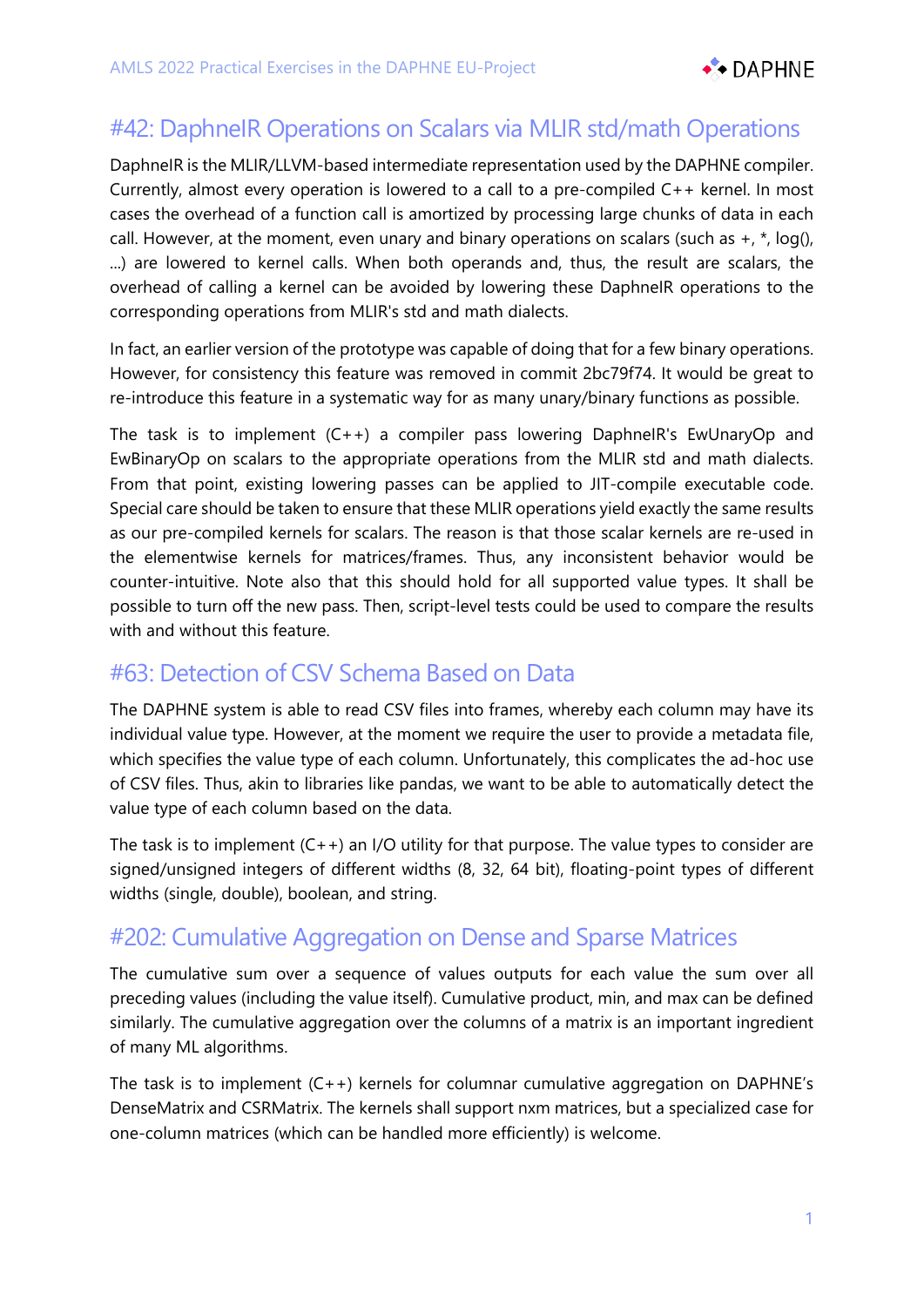

# #199: EXPLAIN: Difference of Two Intermediate Representations

The DAPHNE compiler applies numerous optimization and lowering passes on its MLIR/LLVMbased intermediate representation, the DaphneIR. Understanding how the IR changes during the optimization/compilation chain is crucial for identifying shortcomings of the compiler, for illustrating the effect of certain passes, and for debugging the compiler. As the IR of a nontrivial program may consist of thousands of operations, simply printing the entire IR is not always most useful. Instead, a compact comparison of the IR before and after a certain pass would be very useful.

This task is about implementing  $(C + 1)$  a utility that captures the IR before a pass and after a pass, compares them, and prints a meaningful summary of the changes. The IR is essentially an ordered DAG of operations, with a certain textual representation. Thus, the comparison shall be done by a graph difference algorithm, whereby the names of individual values shall be abstracted from to focus on the actual IR structure.

### #200: Transposition-aware Matrix Multiplication

Matrix multiplications are at the heart of most ML algorithms and can be very expensive in terms of runtime. There are highly optimized routines (e.g., BLAS) for executing matrix multiplications. In many cases, one or both inputs are transposed matrices. Thus, linear algebra libraries like BLAS can efficiently process matrices without materializing the transposed representation. However, DAPHNE's MatMulOp is currently not aware of whether its inputs are transposed. Thus, an expression like  $C = t(A) \text{ } \textcircled{B}$ ; would first transpose A before it calculates the matrix multiplication.

The task is to modify the existing MatMulOp such that it has two boolean flags indicating if the left/right-hand side input is transposed. The DaphneDSL parser shall initially create MatMulOps assuming non-transposed inputs, while a new compiler pass shall identify if an input to a MatMulOp is the result of a TransposeOp and rewrite the program accordingly. Finally, the runtime kernels of the MatMulOp must pass this information on transposition to the BLAS kernels they call internally. Implementation in C++

#### #201: MCSR Matrix Representation

Currently, the DAPHNE system supports two physical matrix representations: dense and compressed sparse row (CSR). In CSR, a matrix is represented by three dense arrays: values, column indexes, and row-offsets. While this format is suitable for storing and reading sparse matrices, it suffers from inefficient (random) writes/updates. Modified compressed sparse row (MCSR) is a more update-friendly sparse matrix representation. Here, individual values and column index arrays are allocated for each row.

The task is to implement (C++) an MCSRMatrix class, whereby inspiration can be takes from the existing CSR implementation. To see this new data structure in action, a few simple kernels (e.g., elementwise addition) shall be implemented for MCSRMatrix as well. Larger teams may also tackle the integration of MCSRMatrix into DAPHNE's vectorized execution engine.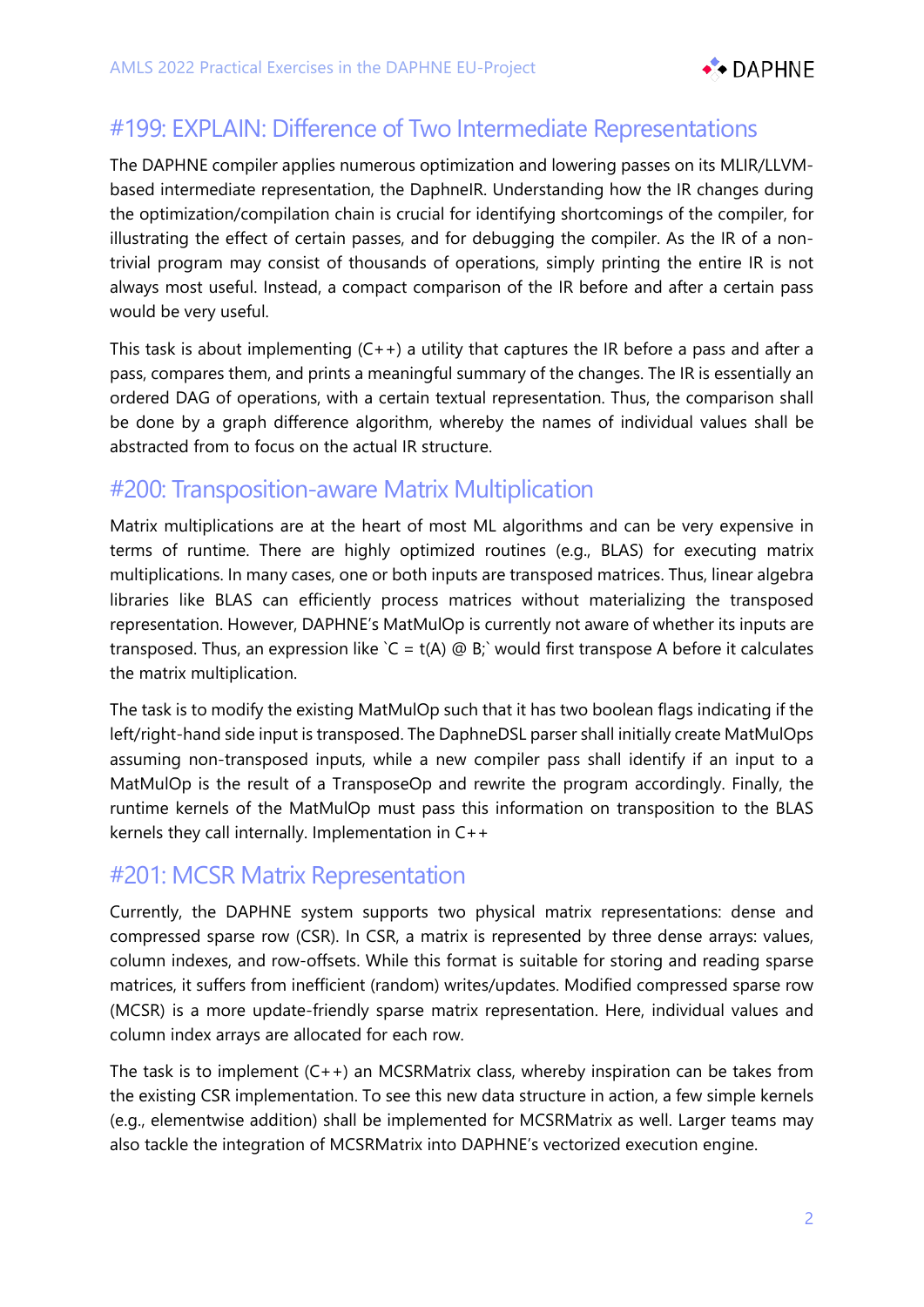

## #203: Elementwise Binary Operations with Matrix and Scalar

In linear algebra programs, elementwise binary operations where one input is a matrix and the other input is a scalar are commonplace. When mixing matrices and scalars, currently the DAPHNE system only supports a matrix on the left-hand side and a scalar on the right-hand side, whereby the user must take care to adhere to this order when writing algorithms in DaphneDSL, DAPHNE's domain-specific language. This requirement shall be relaxed.

The task is twofold: On the one hand, we need canonicalization rewrites for DAPHNE's EwBinaryOp which swap the left-hand side and right-hand side input to ensure matrix-scalar operations, for commutative operations. On the other hand, non-commutative operations shall be handled by a dedicated kernel for scalar-matrix operations (which shall be an adaptation of the existing matrix-scalar kernel). Optionally, non-commutative operations may also be handled by a compiler pass adapting the operands and the operation, e.g.,  $1 - \text{mat}$  to  $\text{mat} +$ -1`, but note that this is not possible for all operations.

### #198: Second-order Functions in DaphneDSL: map()

While DaphneDSL provides a multitude of elementwise unary and binary operations on matrices and frames, users could still have very specific needs that are not fulfilled yet. Thus, we would like to offer a map() function (as typically known from functional languages), which takes a matrix and a user-defined function (UDF) as input and applies the UDF to each element of the matrix.

This task will touch multiple layers of the DAPHNE system, starting from the DaphneDSL parser, where it must be possible to pass a UDF as an argument, over the internal representation and compiler, where a new map-operation must be created along with appropriate lowering passes, down to the runtime, where a generic map-kernel must be provided for the actual execution. Implementation in C++. This task can be scaled depending on the team size, from only elementwise unary functions on dense matrices to unary/binary functions and row/columnwise aggregation on dense/sparse matrices and frames.

### #204: Matrix and Frame Data Generators (Dense/Sparse, Properties)

Interesting properties of matrices and frames can be exploited to improve performance by means of special rewrites in the compiler and special algorithms at run-time. When microbenchmarking such techniques, fine-grained control over the properties of a matrix/frame is invaluable. So far, the randMatrix-kernel supports only the specification of the size, sparsity, and lower/upper bound of a uniform distribution.

The task is to extend the randMatrix-kernel and/or to create multiple variants of it such that additional properties (such as symmetry, #distinct values, value distribution and its parameters, sort order, and column correlations) can be specified. There shall be individual data generators for dense matrices, sparse matrices, and frames. Furthermore, different value types shall be supported by means of template metaprogramming, such as floats (single and double) and (un)signed integers of different widths (8, 32, 64). Implementation in C++.